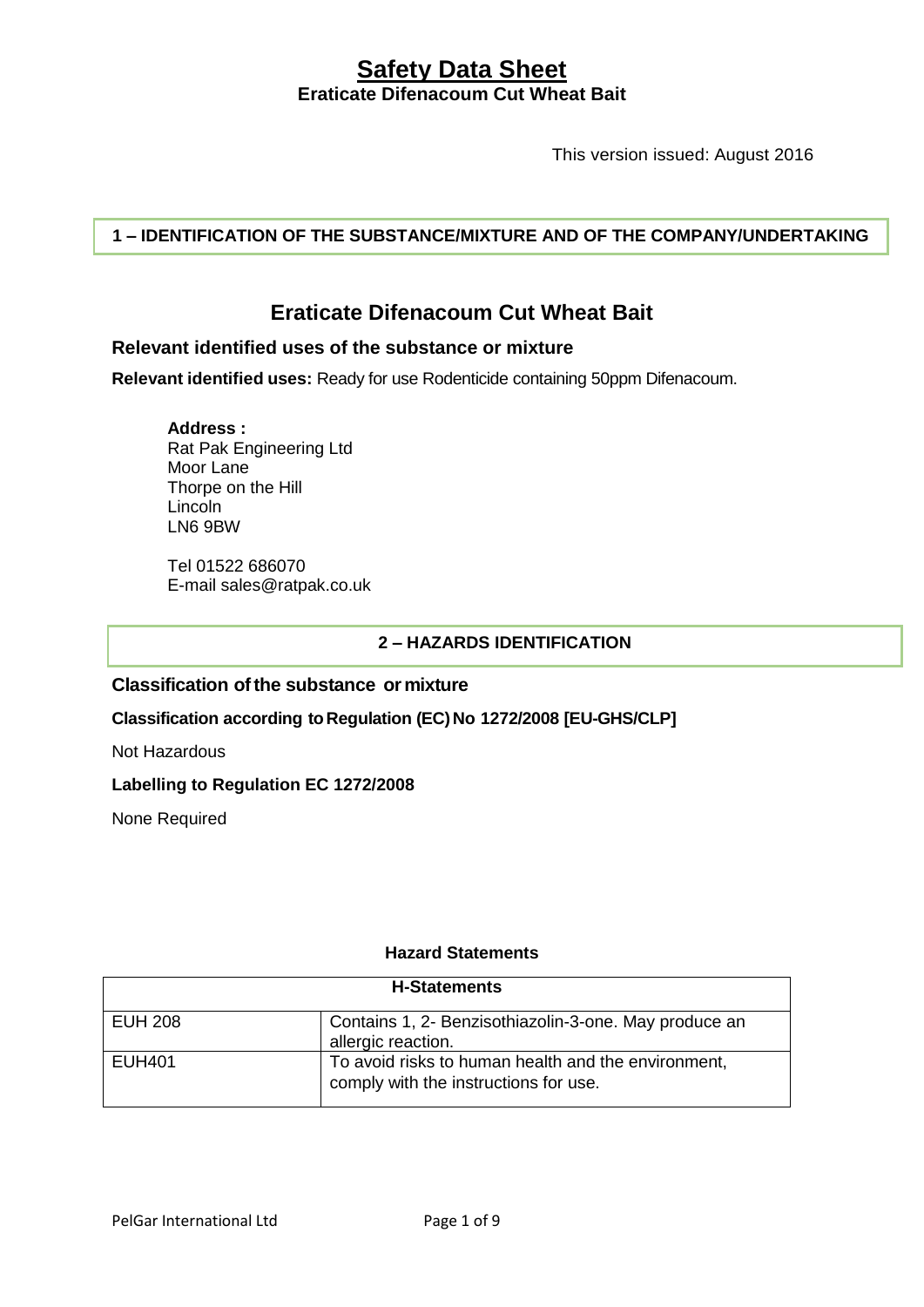# **Precautionary Statements**

| <b>P-Statements</b> |                                                                            |
|---------------------|----------------------------------------------------------------------------|
| P <sub>102</sub>    | Keep out of reach of children.                                             |
| P <sub>103</sub>    | Read label before use.                                                     |
| P <sub>220</sub>    | Keep / Store away from foodstuffs, beverages and animal<br>feeding stuffs. |
| P262                | Do not get on skin.                                                        |
| P <sub>270</sub>    | Do not eat, drink or smoke when using this product.                        |
| P280                | Wear protective gloves [Professional users].                               |
| P <sub>273</sub>    | Avoid release to the environment.                                          |
| $P301 + P310$       | IF SWALLOWED: Immediately call a POISON CENTER or<br>doctor/physician.     |
| $P404 + P405$       | Store in a closed container. Store locked up.                              |
| P <sub>501</sub>    | Dispose of contents/container in accordance with local<br>regulations.     |

## **Chemical nature**

Biocidal product

# **3 – COMPOSITION/INFORMATION ON INGREDIENTS**

# **Hazardous ingredients (GHS) according to Regulation (EC) No. 1272/2008**

| Difenacoum                                                           |                                                                                                                                                     |
|----------------------------------------------------------------------|-----------------------------------------------------------------------------------------------------------------------------------------------------|
| Content (W/W): 0.005 %<br>CAS Number: 56073-07-5<br>EC No. 259-978-4 | Acute toxicity, Oral Cat 2<br>Specific target organ toxicity - RE Cat 1<br>Aquatic acute, Cat 1<br>Aquatic chronic, Cat 1<br>H300, H372, H400, H410 |

| Denatonium Benzoate    |                                  |
|------------------------|----------------------------------|
| Content (W/W): 0.001 % | Acute Toxic, (Oral), Cat 4       |
| CAS Number: 3734-33-6  | Acute Toxic, (Inhalation), Cat 4 |
| EC No. 223-095-2       | Skin Irritant, Cat 2             |
|                        | Eye Damage, Cat 2                |
|                        | Aquatic Chronic, Cat 3           |
|                        | H302, H332, H315, H319, H412     |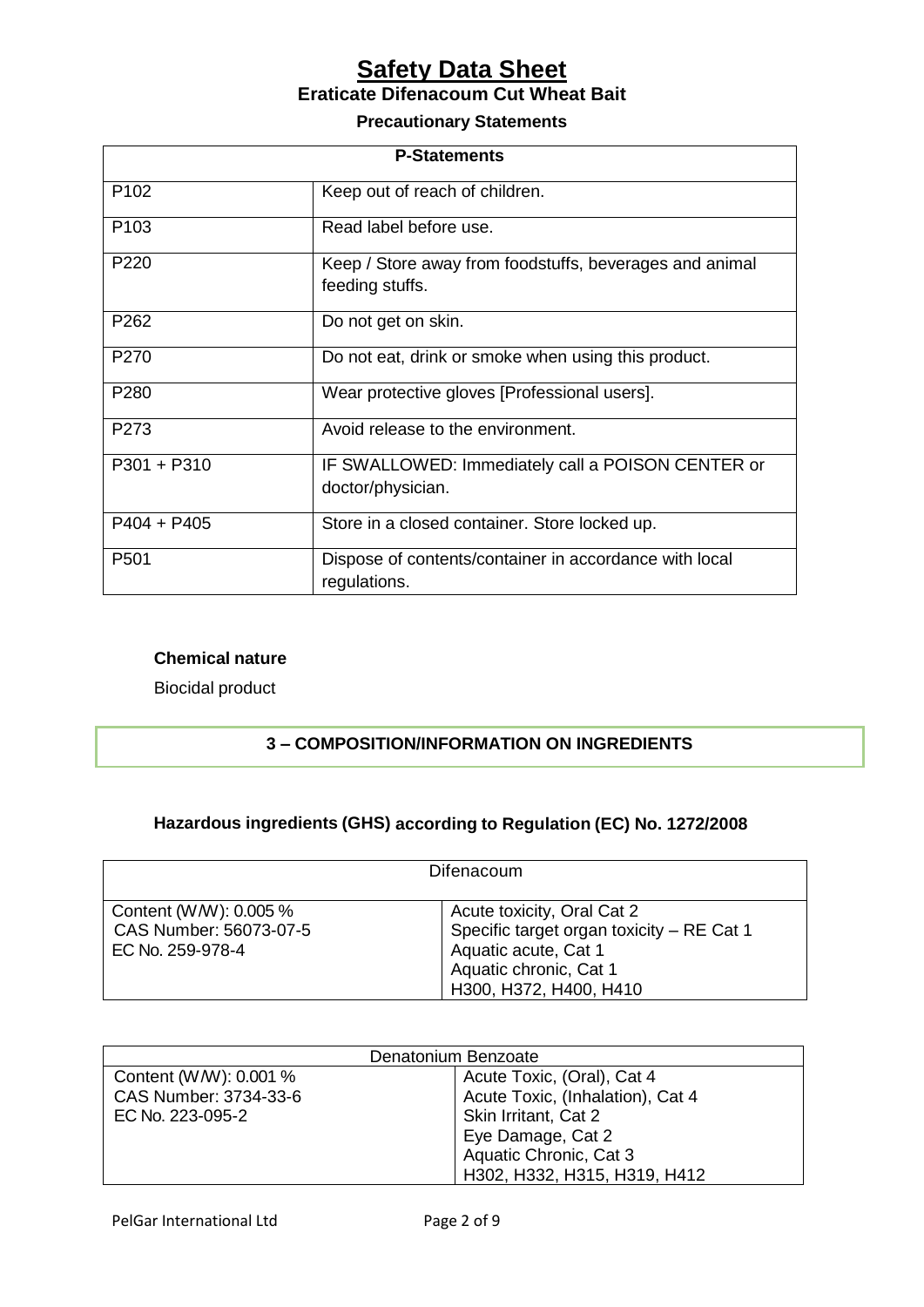| 2, 2'-Iminodiethanol        |                   |  |
|-----------------------------|-------------------|--|
| Content (W/W): $< 0.1 \%$   | STOT RE, Cat 2    |  |
| <b>CAS Number: 111-42-2</b> | Eye Damage, Cat 1 |  |
| EC No. 203-868-0            | H373, H318        |  |

| 1,2-Benzisothiazolin-3-one |                            |
|----------------------------|----------------------------|
| Content (W/W): < $0.02\%$  | Acute Toxic, Cat 4         |
| CAS Number: 2634-33-5      | Skin Irritant, Cat 2       |
| EC No. 220-120-9           | Eye Damage, Cat 1          |
|                            | Skin Sensitizer Cat 1 H317 |
|                            | Aquatic Acute, Cat 1       |
|                            | H302, H315, H318, H400     |

#### **4 – FIRST-AID MEASURES**

#### **Description of first aid measures**

**General information:** In case of accident, or if you feel unwell, seek medical advice (show the label where possible). **Advice for Medical Doctors:** Difenacoum is an indirect anti-coagulant. Phytomenadione, Vitamin K, is antidotal. Determine prothrombin time not less than 18 hours after consumption. If elevated, administer Vitamin K1 until prothrombin time normalises. Continue determination of prothrombin time for two weeks after withdrawal of antidote and resume treatment if elevation occurs in that time.

**After inhalation:** Unlikely to present an inhalation hazard. If symptoms develop move the exposed person to fresh air. Immediately obtain medical advice.

**After skin contact:** May cause skin irritation in susceptible people. Immediately take off all contaminated clothing. Rinse skin with copious amounts of water and wash with soap and water. If you feel unwell seek immediate medical advice.

**After eye contact:** May cause eye irritation in susceptible people. Rinse opened eye for several minutes under running water. If irritation persists consult a doctor.

#### **After swallowing:**

Rinse mouth. Do NOT induce vomiting. Call a doctor immediately.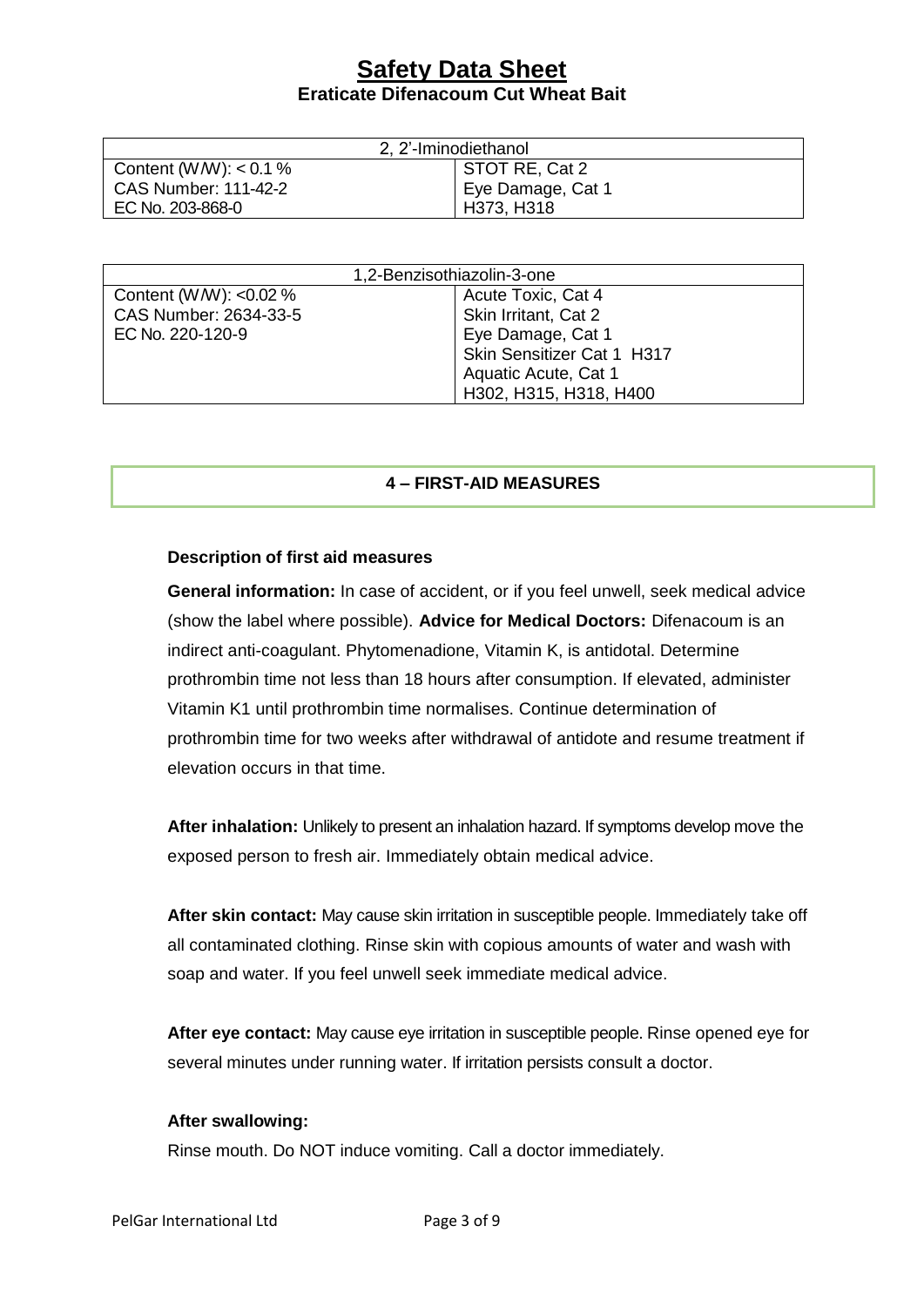# **5 – FIRE FIGHTING MEASURES**

#### **Extinguishing media**

**Suitable extinguishing agents:** Keep fire exposed containers cool by spraying with water. Appropriate fire extinguishers are CO2, Powder or Alcohol resistant foam. Use extinguishing media appropriate to the surrounding conditions. Do not use water jets to extinguish the fire.

**Special hazards arising from the substance or mixture:** Formation of toxic gases may occur if heated such as carbon oxides, nitrogen oxides and hydrogen chloride gas.

**Protective equipment:** Wear self-contained respiratory protective device. A chemical protection suit and suitable gloves and boots should be worn.

# **6 – ACCIDENTAL RELEASE MEASURES**

**Environmental precautions:** Prevent leakage or spillage if safe to do so. **Methods and material for containment and cleaning up:** Clean up promptly by sweeping or vacuuming. Transfer to a suitably labelled container. Subsequently wash the contaminated area with water taking care to prevent washings entering sewers or drains.

#### **Reference to other sections**

See Section 7 for information on safe handling. See Section 8 for information on personal protection equipment. See Section 13 for disposal information.

#### **7 – HANDLING AND STORAGE**

#### **Handling**

**Precautions for safe handling:** Avoid contact with skin and eyes and avoid inhalation of dust. Keep away from sources of ignition – No smoking, eating or drinking while handling this product. Always use good personal hygiene procedures when handling this product. Wash hands and face before eating, drinking or smoking. Read the label before use.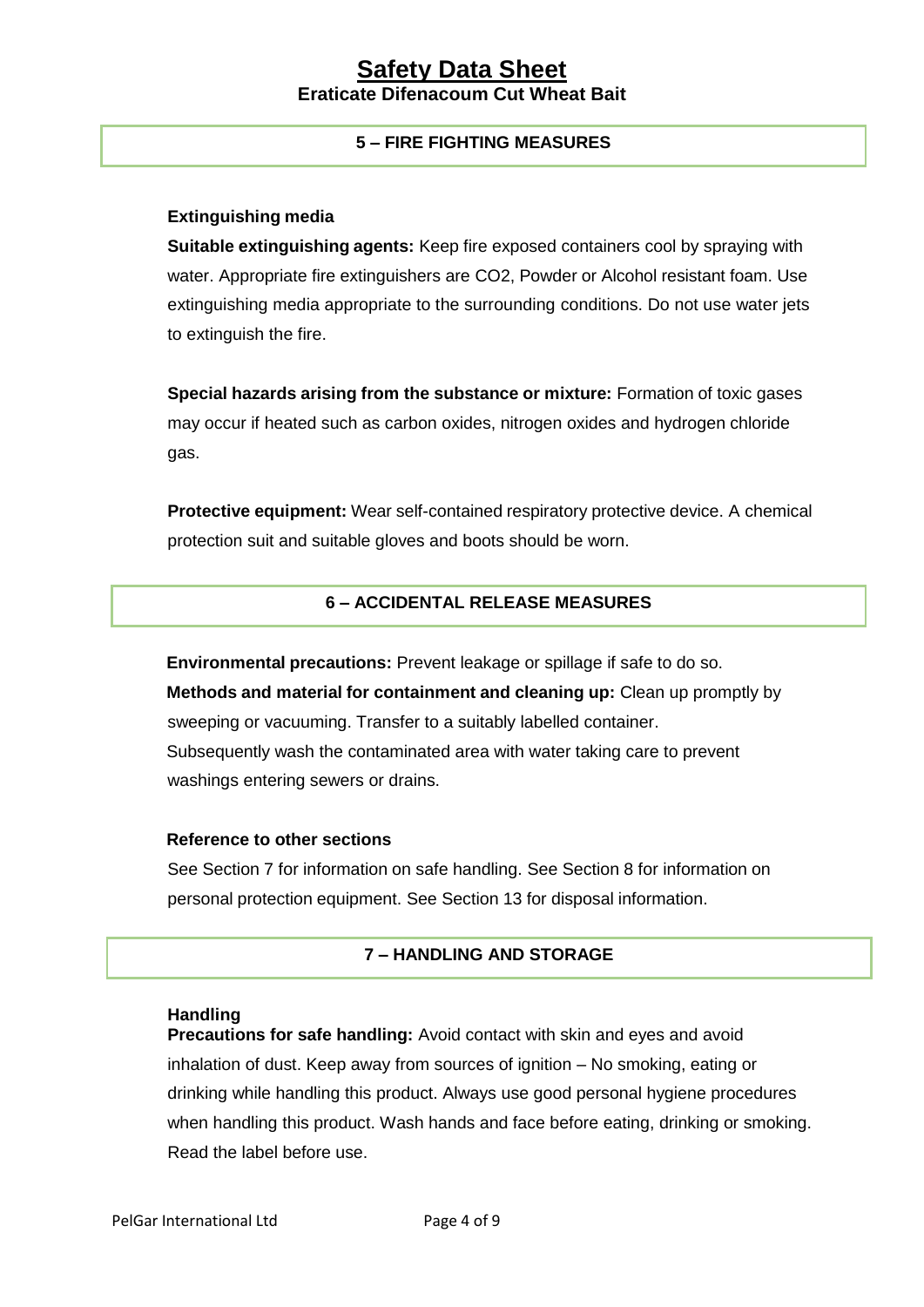# **Safety Data Sheet**

# **Eraticate Difenacoum Cut Wheat Bait**

## **Conditions for safe Storage including incompatibilities**

Store in a cool, dry location. Keep out of reach of children. Store only in the original receptacle. Keep away from sources of heat. Store away from foodstuffs. Keep away from oxidizing agents.

#### **Protection against fire and explosion:**

Keep away from heat sources as the product is combustible. The product is not explosive. Keep away from oxidizing agents.

# **8 – EXPOSURE CONTROLS AND PERSONAL PROTECTION**

WEL 8-hr limit ppm: -

WEL 15 min limit ppm: -

WEL 8-hr limit ppm: 150

WEL 15 min limit ppm: -

| propane-1,2-diol                                |  |
|-------------------------------------------------|--|
| (Propane-1,2-did particulates)                  |  |
|                                                 |  |
| propane-1,2-diol                                |  |
| (Propane-1,2-did total vapour and particulates) |  |
|                                                 |  |

WEL 8-hr limit ppm: -WEL 15 min limit ppm: -

WEL 8-hr limit mg/m3: 10 WEL 15 min limit mg/m3: -

WEL 8-hr limit mg/m3: 474 WEL 15 min limit mg/m3: -

WEL 8-hr limit mg/m3: 10 (grain dust) WEL 15 min limit mg/m3: 30 (grain dust)

## **Exposure controls**

**Exposure limits** 

Cut Wheat Grain

Keep away from foodstuffs, beverages and feed. Wash hands before breaks and at the end of work.

## **Hand protection:**

Suitable chemical resistant gloves are recommended for professional users.

## **Eye protection:**

Not required under normal conditions of handling and use.

## **Body protection:**

Body protection must be chosen depending on activity and possible exposure, for example apron, closed work clothing, protecting boots.

## **General safety and hygiene measures:**

Handle in accordance with good hygiene and safety practice. Wearing of closed work clothing is recommended. Avoid contact with the skin, eyes and clothing. Store work clothing separately.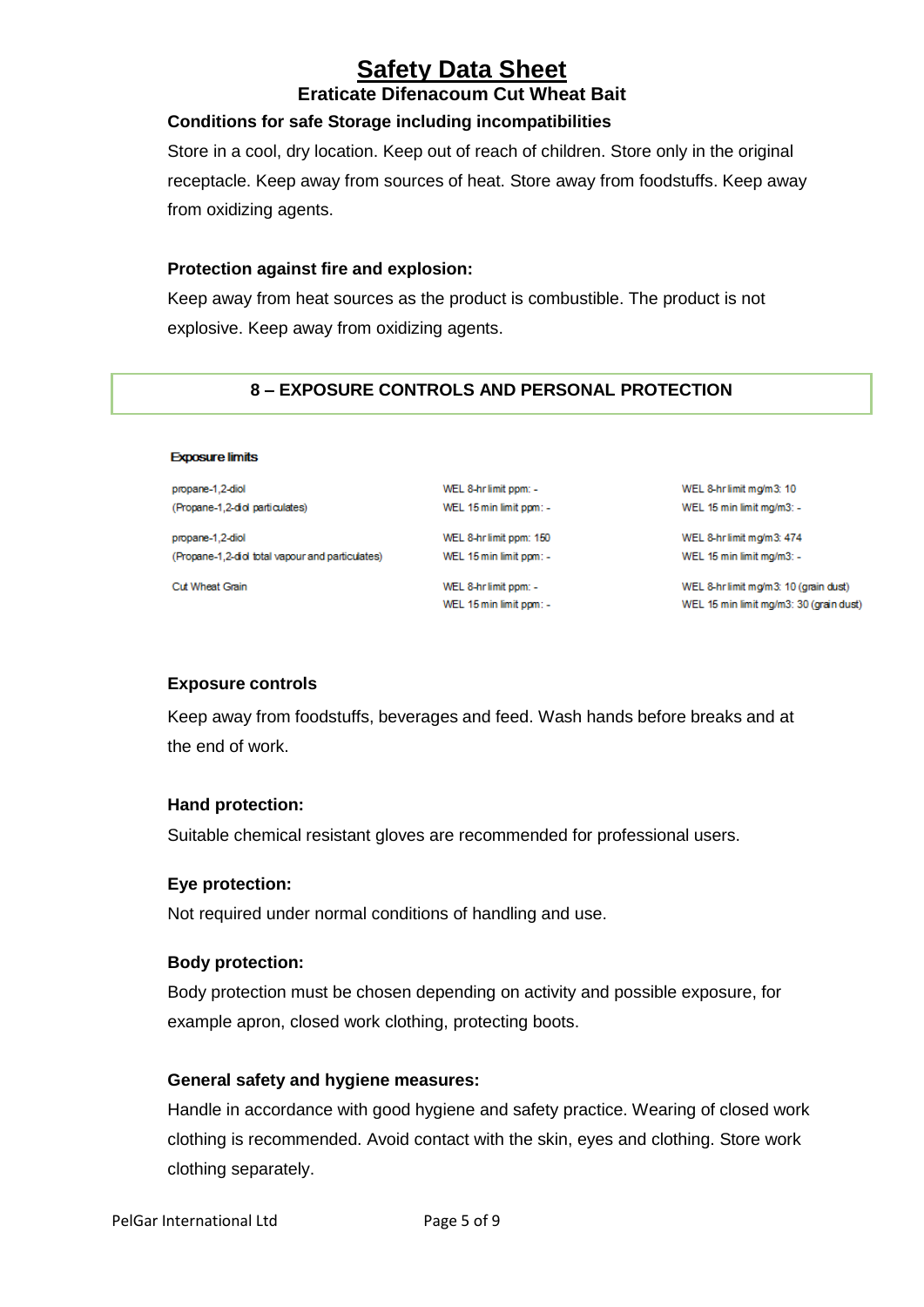# **9 – PHYSICAL AND CHEMICAL PROPERTIES**

Form: Cut Wheat Granules

Colour: Blue

Odour: Slight

Flammability limits: Combustible

# **10 – STABILITY AND REACTIVITY**

#### **Reactivity**

Stable under normal conditions.

**Chemical stability** Stable under normal conditions. Not explosive or oxidising.

**Thermal decomposition / conditions to be avoided:** The formation of toxic/irritant gases/vapours may occur if heated.

**Possibility of hazardous reactions:** Keep away from oxidising agents. **Conditions to avoid:** Heat, sparks and open flames.

# **11 – TOXICOLOGICAL INFORMATION**

| Oral Rat LD50 = 584 mg/kg |
|---------------------------|
|                           |

Difenacoum Acute Oral Category 2 from CLP

## **Skin corrosion/irritation**

Should not cause irritation.

# **Serious eye damage/eye irritation**

The product is unlikely to cause eye damage or irritation.

## **Respiratory or skin sensitization**

The product is unlikely to cause respiratory or skin sensitization.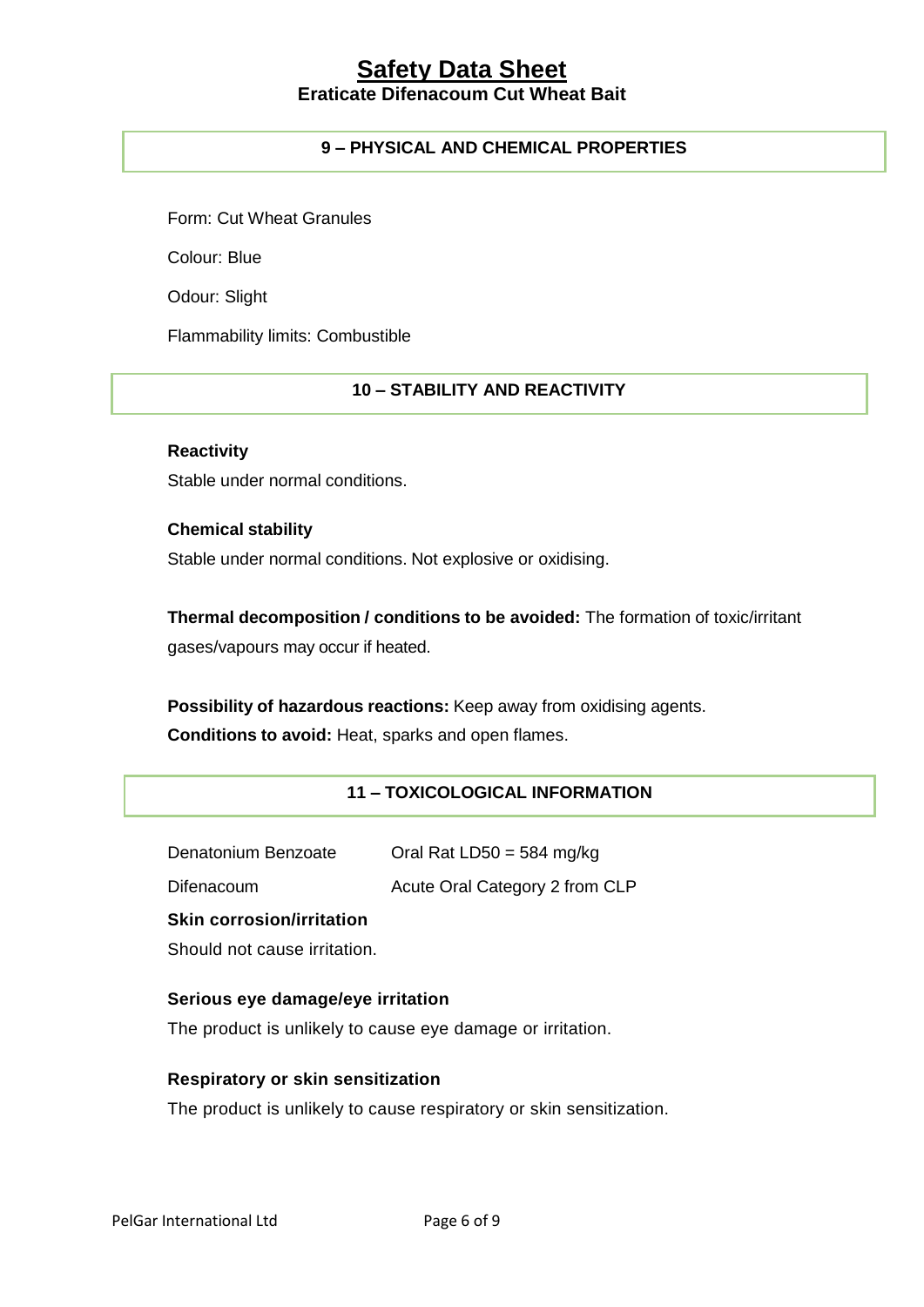#### **Germ cell mutagenicity**

No evidence to suggest that anticoagulant rodenticides are mutagenic.

# **Carcinogenicity**

No evidence to suggest that anticoagulant rodenticides are carcinogenic.

# **12 – ECOLOGICAL INFORMATION**

As the product only contains 50ppm of Difenacoum it is unlikely to be hazardous to aquatic life.

Difenacoum Daphnia EC50/48Hr = 0.91 mg/l Rainbow trout LC50/96hr =  $0.33$  mg/l

#### **Ecological information:**

Toxic to mammals, including domesticated animals, and birds if ingested.

Exposure of non-target animals should be prevented.

#### **13 – DISPOSAL CONSIDERATIONS**

#### **Waste treatment - Recommendation**

Dispose of in accordance with national and local regulations.

#### **European waste catalogue**

The waste disposal key number from EWC is 20 01 19 (pesticides).

**Contaminated packaging:** Empty containers can be sent to landfill after cleaning if

in compliance with local and national regulations.

## **14– TRANSPORT INFORMATION**

#### **Not Dangerous Goods**

#### **ADR/RID**

Not restricted for transport.

#### **IMDG**

Not restricted for transport.

## **IATA/ICAO**

Not restricted for transport.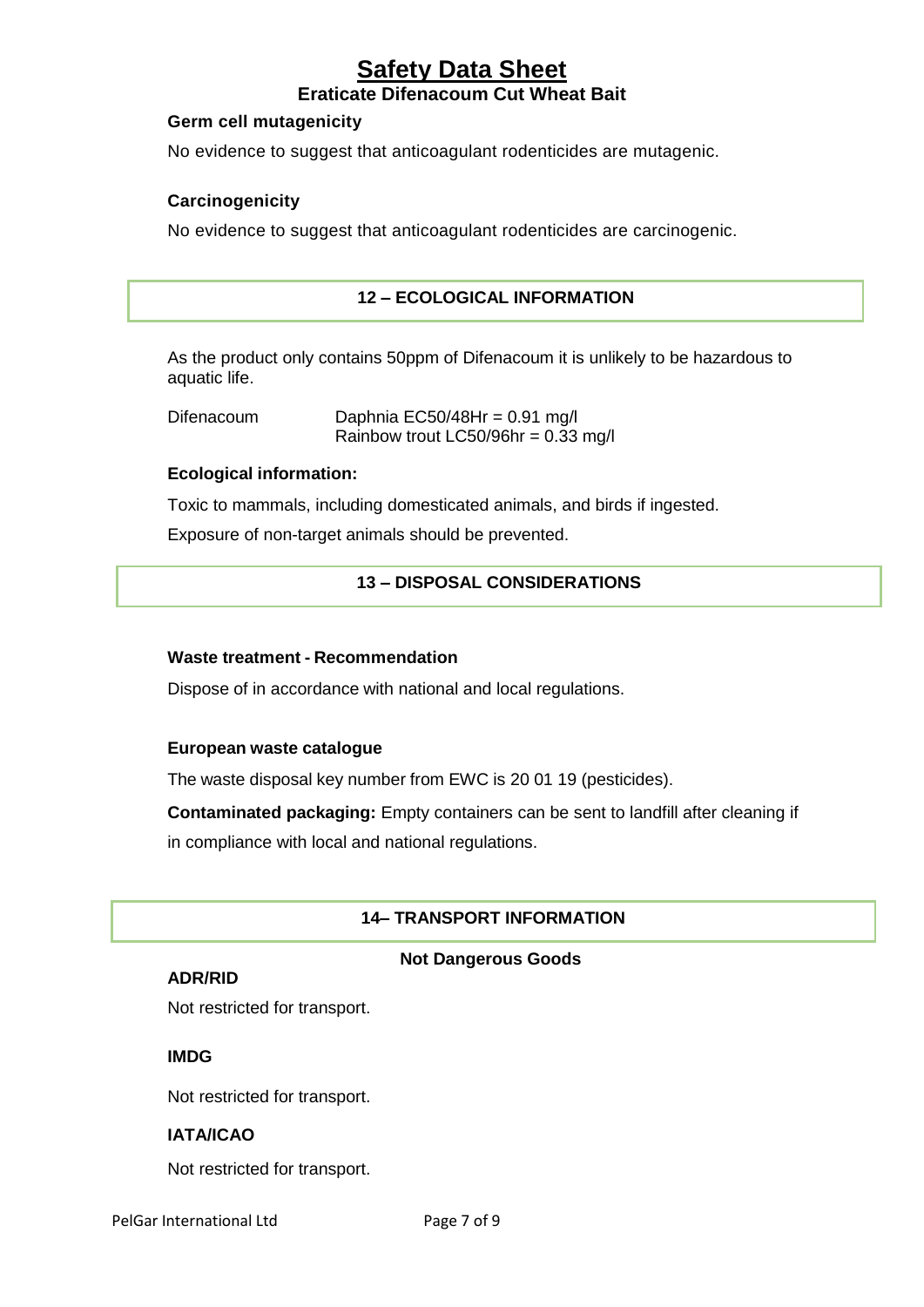## **15– REGULATORY INFORMATION**

To avoid risks to man and the environment, comply with the instructions for use.

This information should be considered when making any hazard assessment.

**Classification and labelling according to Regulation:** 

(EC) No 1272/2008 [EU-GHS/CLP]

# **16– OTHER INFORMATION**

This Safety Data Sheet replaces all previous versions. For proper and safe use of this product, please refer to the product label.

#### **Abbreviations:**

- ADR: European agreement concerning the international carriage of dangerous goods by Road.
- IMDG: International Maritime Dangerous Goods.
- IATA: International Air Transport Association.
- ICAO: International Civil Aviation Organisation
- RID: Regulations concerning the International carriage of Dangerous goods by rail.
- STOT: Specific Target Organ Toxicity
- WHO: World Health Organisation
- EU: European Union
- PBT: Persistent, Bioaccumulative and Toxic
- vPvT: very Persistent and very Bioaccumulative
- SEVESO: The main piece of EU legislation that deals specifically with the control of on-shore major accident hazards involving dangerous substances.
- H Phrase: Hazard phrase
- EUH Phrase: A hazard phrase only used in Europe
- P Phrase: Precautionary phrase

#### **Exclusion of liability:**

The information provided in this Safety Data Sheet has been obtained from sources believed to be reliable. **PelGar Ltd** provides no warranties, express or implied, and assumes no responsibility for the accuracy and completeness of the data contained herein. This